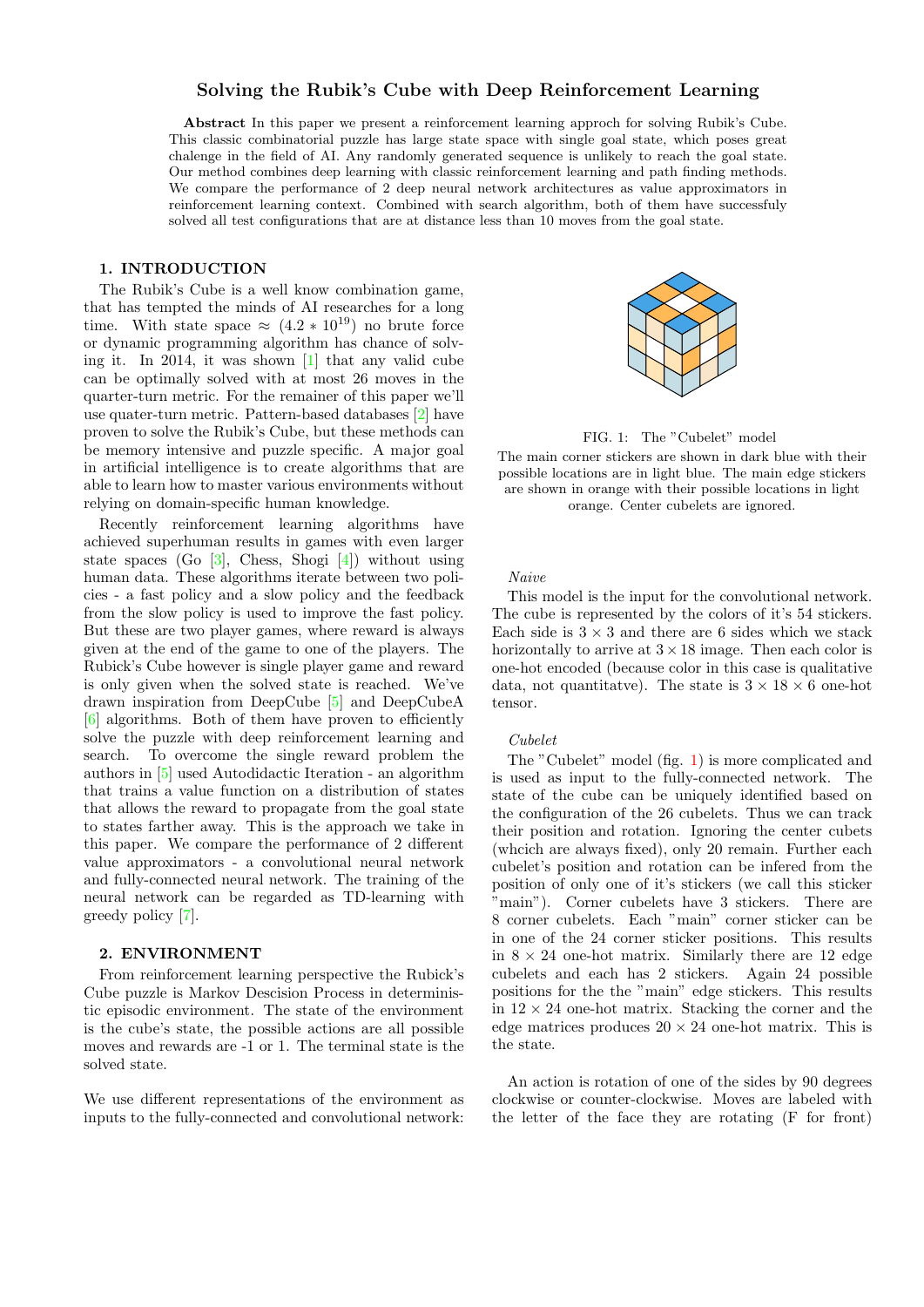and an optional apostrophe if the rotation is counerclockwise. Since there are 6 sides, there are 12 possible actions in total. After selecting an action in state  $s_{t+1}$ the agent observes a new state  $s_{t+1} = A(s_t, a_t)$  and receives a scalar reward,  $R(s_{t+1})$ , which is 1 if  $s_{t+1}$  is the solved state, -1 otherwise.

### 3. TRAINING

## 3.1 State Exploration

We use a variant of TD-learning to fit the value function approximators. The dataset is generated using the method proposed in [\[5\]](#page-3-4). This method consists of two steps:

#### 1. Generate training sequences

To generate training sequences we start from the solved state  $s_{terminal}$  and scramble the cube k times to generate a sequence of  $k$  cubes. We do this  $l$ times to generate l episodes and a total number of  $N = l * k$  training samples.

## 2. Evaluate targets

For each training sample  $x_i \in X$ , we generate a training target  $y_i$ . To do so, we evaluate all 12 children of  $x_i$  with the current value appoximator (fig. [2\)](#page-1-0) The recieved estimates of the children's values are added with their respective rewards and the maximum is taken as the value for the current state sample [\[10\]](#page-4-1):

$$
y_i = max(v_{x_i}(a) + R(a))
$$
 for  $a \in \{U, U', ..., F, F'\}$ 



#### <span id="page-1-0"></span>FIG. 2: Data Generation

For each cube  $X_k$  in the episode sequence all 12 actions are taken (depth-1 BFS) to generate it's children. Then it's target is updated

## 3.2 Training

At the begining of each epoch a new training sequece (Step 1) is generated. In each epoch the training sequence is used as a replay buffer and several iterations

are run. At the begining of each iteration the target values for the training samples are re-evaluated (Step 2) using the most recent parameters for the value function. Having updated the target values, we sample random batches from the replay buffer multiple times. For each batch we compute the MSE loss and update the parameters with Nesterov momentum optimizer.

<span id="page-1-1"></span>

| <b>Algorithm 1</b> Train Loop |                                             |  |  |  |  |
|-------------------------------|---------------------------------------------|--|--|--|--|
|                               | 1: for $epoch = 1, 2, , E$ do               |  |  |  |  |
| 2:                            | $X \leftarrow N$ scrambled cubes            |  |  |  |  |
| 3:                            | $w \leftarrow$ weights for each cube        |  |  |  |  |
| 4:                            | for <i>iteration</i> = 1, 2, 3, , I do      |  |  |  |  |
| 5:                            | for $x_i \in X$ do                          |  |  |  |  |
| 6:                            | for child $\in$ x <sub>i</sub> .children do |  |  |  |  |
| 7:                            | $y_i(child) \leftarrow f(child) + reward$   |  |  |  |  |
| 8:                            | end for                                     |  |  |  |  |
| 9:                            | $y_i \leftarrow max(y_i(child))$            |  |  |  |  |
| 10:                           | end for                                     |  |  |  |  |
| 11:                           | for $sample = 1, 2, 3, \ldots, S$ do        |  |  |  |  |
| 12:                           | update f parameters using the targets $y_i$ |  |  |  |  |
| 13:                           | end for                                     |  |  |  |  |
| 14:                           | Update trust range using $Greedy BFS$       |  |  |  |  |
| 15.                           | end for                                     |  |  |  |  |
| $16:$ end for                 |                                             |  |  |  |  |

# 3.3 State sampling

For computing the loss we use a state sampling pro-cedure propossed in [\[5\]](#page-3-4). For each train sample  $x_i$  we assing a weight  $w_i$  inversely proportional to it's distance to  $s_{terminal}$ ,  $w_i = \frac{1}{d(x_i)}$ . One reasoning behind this is that some cubes scrabled  $k$  times can be solved with less moves, thus their real distance to  $s_{terminal}$  is less than k.  $[11]$  Thus, for an episode  $[s_{terminal}, s_1, s_2, s_3]$  the weights will be  $[w_1 = 1, w_2 = 0.5, w_3 = 0.333]$ . When computing the loss for a batch of samples, we multiply the loss from each training sample by the weight value of that sample. One novel modification that we propose to the state sampling procedure is the so called "trust range". At the end of each epoch we evaluate the value function with Greedy Best First Search solver. We feed the solver k-scrambled cubes to see whether it is able to solve all of them. If the solver solves all cubes then  $k$ is added to the trust range, and if not - the evaluation procedure terminates and we obtain the trust range (e.g. trust range  $= \{1, 2, 3\}$ . We use the trust range in the next epoch when we compute the state sampling weights. Training samples at a distance within the trust range all have weights equal to 1 and from there on we use the inverse distance function. Thus, for an episode  $[s_{terminal},$  $s_1, s_2, s_3, s_4, s_5$  we would have the following weights  $[w_1 = 1, w_2 = 1, w_3 = 1, w_4 = 0.5, w_5 = 0.333].$ 

Another small modification that we use is  $w_i = \frac{1}{d(x_i)^\alpha}$ , where  $\alpha \in [0, 1]$  is decreased on each epoch. We found that both modifications led to slightly better training. A pseudocode for the training algorithm is given in Algorithm [1.](#page-1-1)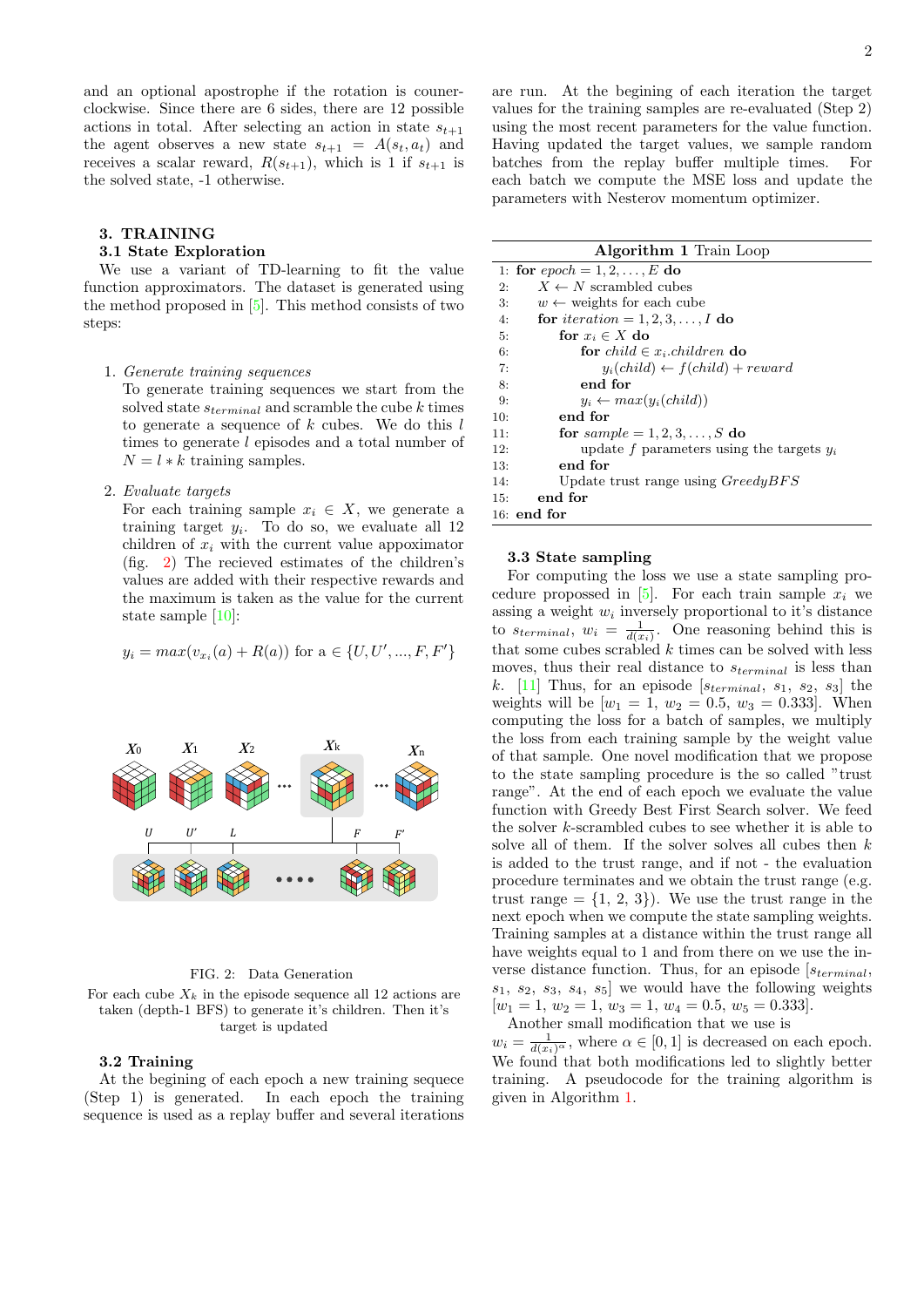# 4. NEURAL NETWORK ARCHITECTURES

We've explored 2 different neural networks (fullyconnected and convolutional) as value function approximators. The fully-connected network uses the "Cubelet" environment, while the convolutional uses the "Naive" one. The "Naive"  $3 \times 18 \times 6$  environment is simpler and more comprehensible, but it's downside is that it treats the state as bag-of-stickers. The "Cubelet" environment is more spohisticated and preserves information constraining the positions of the stickers.

# 4.1 Convolutional network

Another downside of the "Naive"" environment is that it represents a 3D object with 2D projection, resulting in inherent loss of information. Stickers neighbouring along the third dimension are wildly separeted in the 2D projection. In order to solve this issue we propose the following architecture (fig. [3\)](#page-2-0):

- 1. The first layer of the network is a convolutional layer with filter size  $3 \times 3$  and stride 3, resulting in a filter map of size  $1 \times 6$ . Each neuron of the filter map "sees" entirely only one side of the Rubik's Cube. We use 32 filter maps and the resulting output volume is  $1 \times 6 \times 32$ . Each  $1 \times 1 \times 32$  vector in this volume represents a feature vector for one of the cube's sides.
- 2. The second layer of the network is a convolutional layer with filter size  $1 \times 2$  and aims to produce combinations between all possible pairs of the feature vectors from the previous layers. To do this we use a block of 5 layers that are run in parallel. Each layer has a different stride (1 through 5) and produces a different number of pairs. The outputs of these layers is then concatenated to produce the final output of size  $1 \times 15$ . We use 256 filter maps and the resulting output volume is  $1 \times 15 \times 256$ .



<span id="page-2-0"></span>FIG. 3: The convolutional network

When trying to go deeper we observed that increasing the complexity by adding a couple of convolutional layers greatly reduces the learning capabilities of the model.

While in supervised learning neural network models with 4 or 5 convolutional layers have no trouble to generalize beyond the training set, in reinforcement learning we are dealing with a moving target. This fact exacerbates the vanishing gradient problem resulting in increased difficulty of training.

To overcome this problem we use the technique of residual learning described in [\[8\]](#page-4-3). In our model we use a block of 3 convolutional layers with filter size of  $1 \times 3$ , stride of 1, padding of 1, and 256 filter maps. The resulting output volume is  $1 \times 15 \times 256$  matching exactly the shape of the input volume. Before applying the final non-linearity we use an identity shortcut connection to add the input volume to the output volume.

Instead of a pooling layer, we perform downsampling using a convolutional layer with filter size  $1 \times 3$  and a stride of 3. The resulting output volume has shape  $1 \times 5 \times 256$ .

Finally, we flatten the output and run it through a fully connected hidden layer with size 2048, and then through a fully connected output layer with size 1.

## 4.2 Fully-connected network

The fully-connected network consists of 3 hidden layers with sizes 2048, 1024, 512. The activation function is ReLu.

# 5. SOLVER

We employ an  $A^*$  search algorithm [\[9\]](#page-4-4) using the outputs of the value approximators as heuristic function, estimating the goodness of the states. We've also experimented with Monte Carlo Search Tree augmented with value  $\&$  policy approximator [\[5\]](#page-3-4), but we've found that A\* performs consistently better in terms of runtime efficiency and solve performance. In [\[6\]](#page-3-5) the authors found that A\* was also better in terms of solution path length. Also, the augmented MCST in [\[5\]](#page-3-4) has two hyperparameters -  $L$  (virutal loss) and  $C$ , which are subject to fine-tuning. The core idea of the  $A^*$  algorithm is to use two functions  $G$  and  $H$ , where  $G(s)$  gives the cost of the path from the start state to state s and  $H(s)$ gives the estimated cost of the cheapest path to the goal state, starting at s. In our context  $G(s)$  gives the number of moves already made to arrive at state s and  $H(s)$ gives the value of the state. Since states closer to the terminal state will have greater value than states further our objective is to follow a path maximizing  $H(s) - G(s)$ .

# 6. RESULTS

During training we monitor three quantities:

- the mean loss value during each iteration
- the loss value at the first iteration in the begining of each epoch
- L2-regularization loss in the begining of each epoch

The mean loss value during each iteration displays the training progress of the model within one epoch. We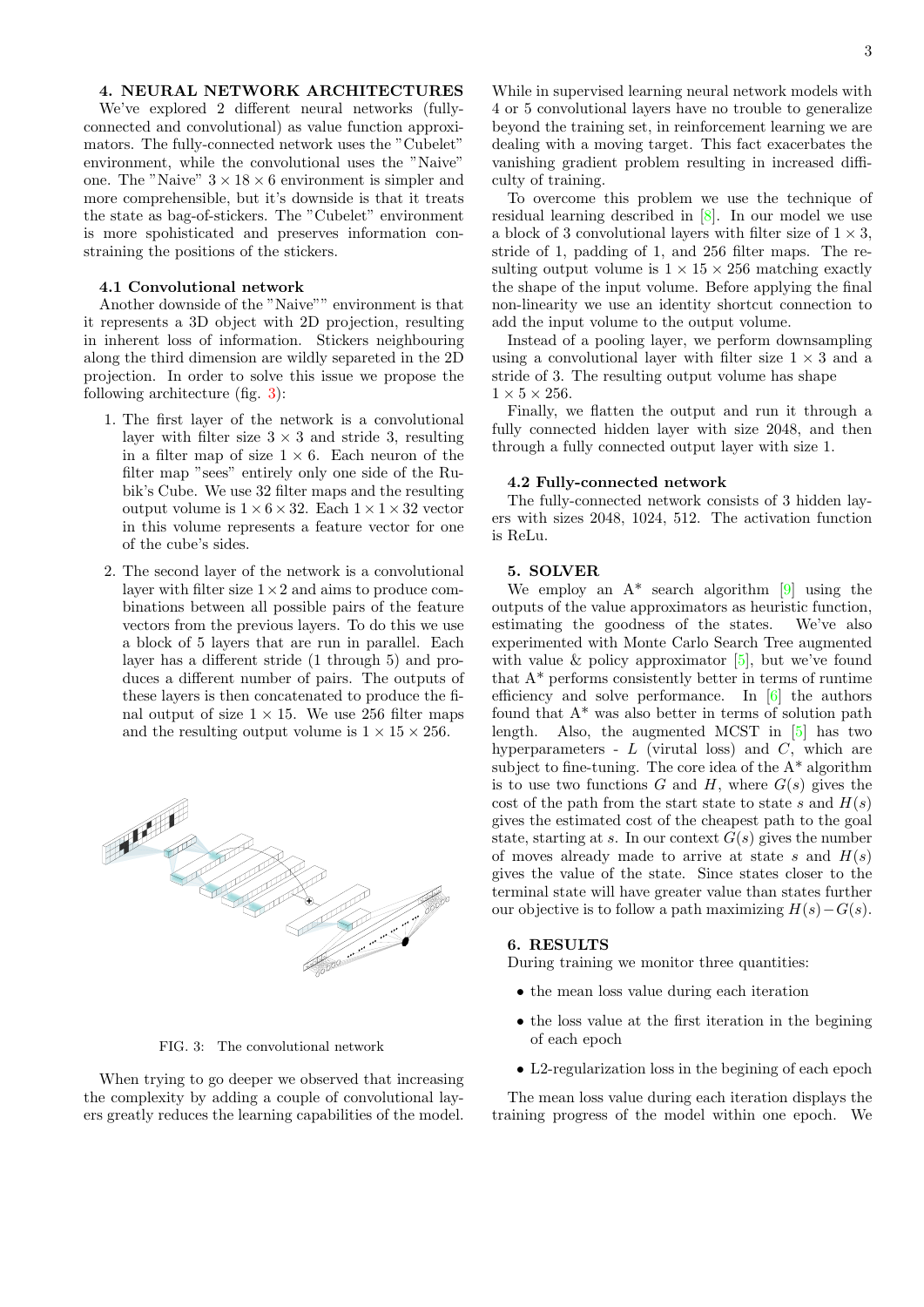see that (fig. [4\)](#page-3-6) during each epoch the optimizer easily adjusts the parameters so that the model fits the data. On the last iteration of the epoch the value of the loss is almost equal to the value of the L2-regularization loss, meaning that the data loss is approximately 0.

The loss value at the first iteration is an implicit measurement of the out-of-sample performance of the model. At the begining of every epoch a new dataset is generated and model training starts afresh. Looking at the figure displaying the loss history we can see that the first loss is always bigger than the iteration mean loss from the previous epoch, however, it gradually decreases throughout the training.



<span id="page-3-6"></span>FIG. 4: Epoch mean loss vs. Iteration first loss

The convolutional network was trained for 150 epochs, 26 iterations, 1000 episodes of length 15 for 9 hours. During training it saw approximately 2 milion cubes.

The fully-connected network was trained for 300 epochs, 6 iterations, 1000 episodes of length 50 for 30 hours in total. During training it saw approximately 15 million cubes.

|                     |     |    |    |    |    | $ k=10 k=11 k=12 k=13 k=14 k=15 $ |
|---------------------|-----|----|----|----|----|-----------------------------------|
| Greedy FCNN 46      |     | 35 | 26 | 18 | 12 |                                   |
| Greedy CNN          | 46  | 35 | 26 | 17 | 13 | 9                                 |
| $A^* + FCNN$        | 99  | 98 | 93 | 84 | 72 | 57                                |
| $A^*$<br><b>CNN</b> | 100 | 97 | 84 | 62 | 54 | 46                                |

<span id="page-3-8"></span>TABLE I: Results. Percentages of solved solved cubes from k-scambled test set

are close to  $s_{terminal}$  in input space may be very far in output space. Third, we've used smaller models for the neural networks. We evaluate the 2 value approximators combined with  $A^*$  on test set of size  $15 \times 1024$  consisting of 1024 k-scrambled cubes for  $k \in [1, 15]$ . Results are shown in table [I.](#page-3-8) Both value approximators combined with  $A^*$  were able to solve 100% of all test configurations scrambled less than 10 times.

Our results are significantlly weaker than the results in [\[5\]](#page-3-4) and [\[6\]](#page-3-5). We think that the reason for this is the insufficient training time (For example DeepCube [\[5\]](#page-3-4) encountered approximately 8 billion cubes - a number significantlly larger that ours.) While the bootstraping of the network happens quickly (fig. [5\)](#page-3-7) (it learns fast the true values of the states close to  $s_{terminal}$ ) it takes significant time to learn the true value of the states at distence greater than 10 from  $s_{terminal}$ . Another difficulty is that the "true" value function is not continuous - states that



<span id="page-3-7"></span>FIG. 5: Mean value of  $f(s_k) - f(s_1)$  during training. We see that as training progresses states farther from  $s_{terminal}$ receive lower values.

Acknowledgements The code is available at https://github.com/xeparc/deepcube

- <span id="page-3-0"></span>[1] T. Rokicki and M. Davidson, "God's number is 26 in the quarter-turn metric," (2014).
- <span id="page-3-1"></span>[2] R. E. Korf, "Finding optimal solutions to rubiks cube using pattern databases," (1997).
- <span id="page-3-2"></span>[3] D. Silver, J. Schrittwieser, et al., "Mastering the game of go without human knowledge," (2017).
- <span id="page-3-3"></span>[4] D. Silver, T. Hubert, J. Schrittwieser, et al., "Mastering

chess and shogi by self-play with a general reinforcement learning algorithm," (2017).

- <span id="page-3-4"></span>[5] S. McAleer, F. Agostinelli, et al., "Solving the rubik's cube with approximate policy iteration," (2019).
- <span id="page-3-5"></span>[6] F. Agostinelli, S. McAleer, et al., "Solving the rubik's cube with deep reinforcement learning and search," (2019).